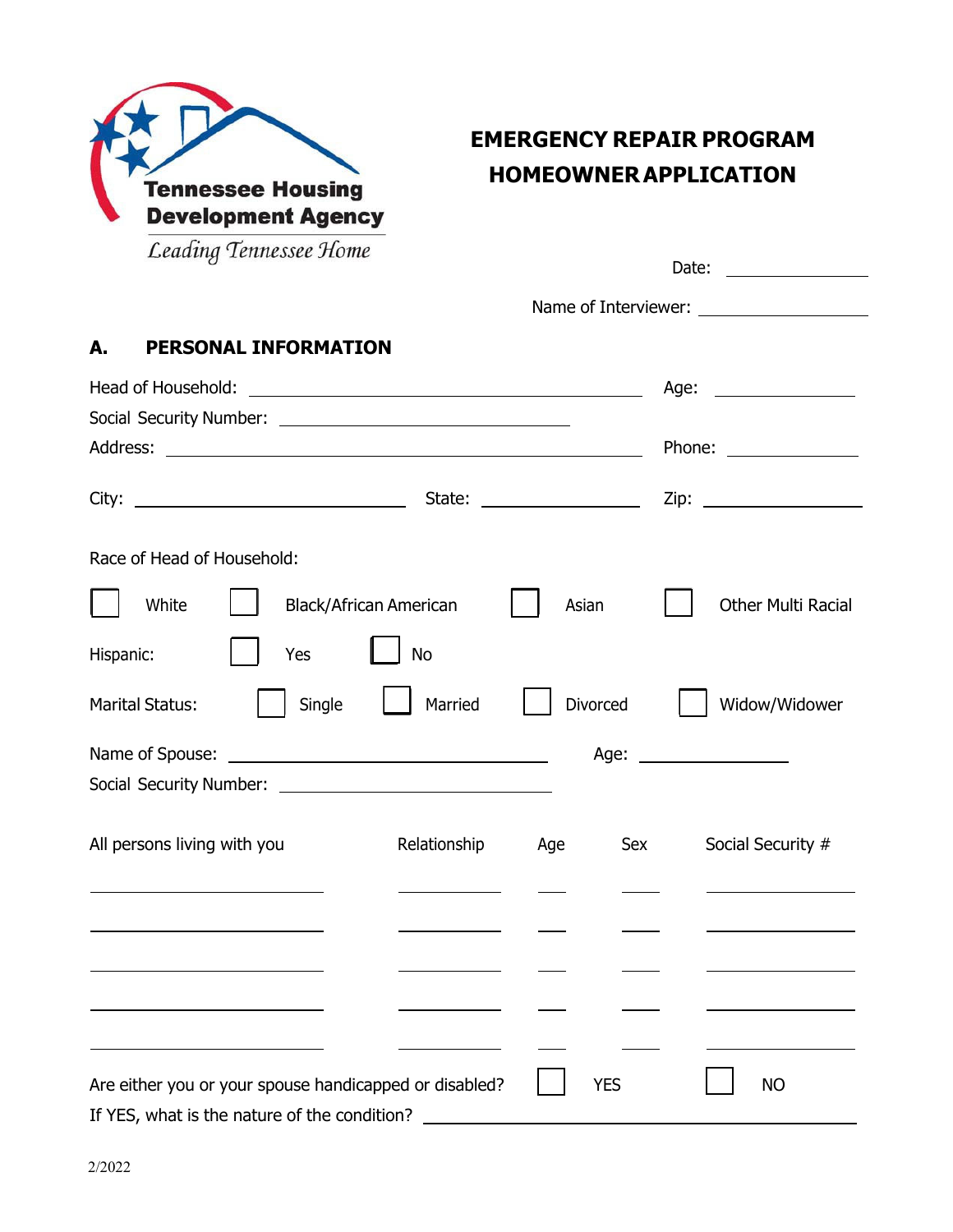| this grant? |    | Are either you or your spouse related to any individual who is employed by the agency administering<br><b>NO</b><br><b>YES</b> |
|-------------|----|--------------------------------------------------------------------------------------------------------------------------------|
|             |    | If YES, what is the relationship?                                                                                              |
|             |    | Has a home or hazard insurance claim been filed for your property in the last 12 months, for the                               |
|             |    | repairs for which you are seeking ERP assistance?<br>$\vert$ $\vert$ YES<br><b>NO</b>                                          |
|             |    |                                                                                                                                |
|             |    | Have you owned and occupied your property for at least the last 3 years? $\Box$<br><b>YES</b><br><b>NO</b>                     |
|             |    | Have you ever had a THDA mortgage loan? $\Box$ YES $\Box$ NO                                                                   |
|             |    | If yes, when was the THDA mortgage loan made? ____                                                                             |
|             |    | <b>YES</b><br>Have you ever had a foreclosure on a THDA mortgage loan? $\Box$<br><b>NO</b>                                     |
|             |    | Do you have a working smoke detector in your home that is less than 10 years old? $\Box$ YES<br><b>NO</b>                      |
| В.          |    | <b>FAMILY INCOME CALCULATION</b>                                                                                               |
|             | 1. | Number in Household                                                                                                            |
|             | 2. |                                                                                                                                |
|             |    | 60% Maximum _______________<br>50% Maximum ________________                                                                    |
|             | 3. | Payment Frequency                                                                                                              |
|             |    | (hourly rate x number of hours per week)<br><b>Hourly</b>                                                                      |
|             |    | Weekly (weekly salary x 52 weeks per year)                                                                                     |
|             |    | Bi-monthly<br>(24 times per year)                                                                                              |
|             |    | Every two weeks (26 times per year)                                                                                            |
|             |    | Monthly                                                                                                                        |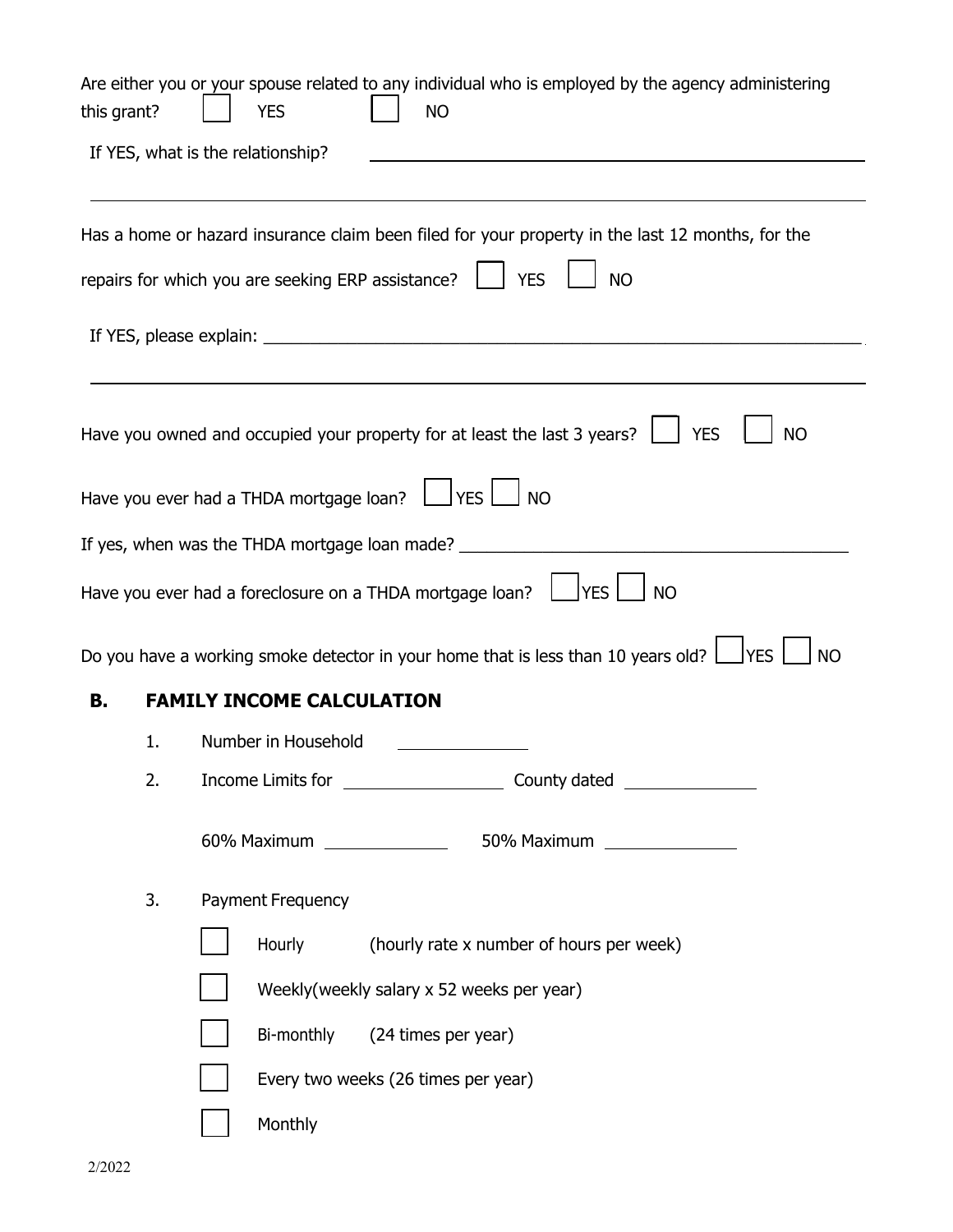- 4. Show income calculation to convert to annual gross income.
	- Example: Mr. Jones is paid \$5.00/hour and works 32 hours/week  $$5.00 \times 32 = $160 \times 52$  weeks = \$8,320 annual income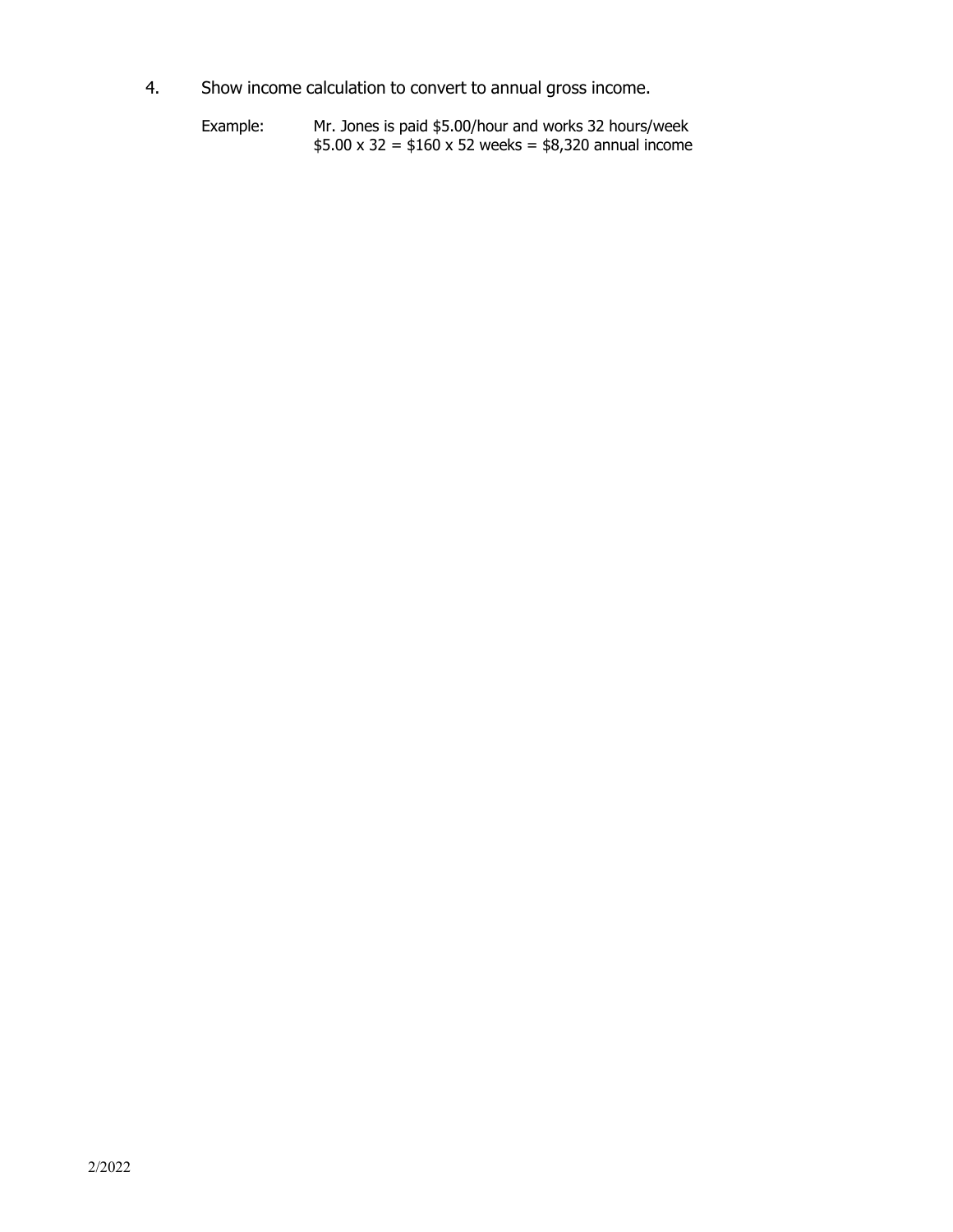### 5. ASSETS (other than your home, household items and automobile)

| <b>FAMILY</b><br><b>MEMBER</b>                                                                                         | <b>ASSET DESCRIPTION</b> | <b>CURRENT</b><br><b>MARKET VALUE</b> |  |
|------------------------------------------------------------------------------------------------------------------------|--------------------------|---------------------------------------|--|
|                                                                                                                        |                          |                                       |  |
|                                                                                                                        |                          |                                       |  |
|                                                                                                                        |                          |                                       |  |
|                                                                                                                        |                          |                                       |  |
| <b>Total Net Family Assets</b>                                                                                         | a.                       |                                       |  |
| <b>Total Actual Asset Income</b>                                                                                       | b.                       |                                       |  |
| If line (a) is greater than $$5,000$ , multiply (a) by ________<br>rate) and enter result here; otherwise, leave blank | c.                       |                                       |  |

## 6. SUMMARY OF INCOME DATA

| <b>FAMILY</b><br><b>MEMBER</b> | <b>WAGES</b><br><b>SALARIES</b> | <b>BENEFITS</b><br><b>PENSIONS</b> | <b>PUBLIC</b><br><b>ASSISTANCE</b> | OTHER INCOME | <b>TOTALS</b> |
|--------------------------------|---------------------------------|------------------------------------|------------------------------------|--------------|---------------|
|                                |                                 |                                    |                                    |              |               |
|                                |                                 |                                    |                                    |              |               |
|                                |                                 |                                    |                                    |              |               |
|                                |                                 |                                    |                                    |              |               |
|                                |                                 |                                    |                                    |              |               |
|                                |                                 |                                    |                                    |              |               |
| <b>TOTALS</b>                  |                                 |                                    |                                    |              |               |

Asset Income - Enter greater of lines 5(b) or 5 (c) above

Total Anticipated Income and the set of the set of the set of the set of the set of the set of the set of the set of the set of the set of the set of the set of the set of the set of the set of the set of the set of the se

**ANNUAL INCOME** - Anticipate Income plus Asset Income  $\frac{1}{2}$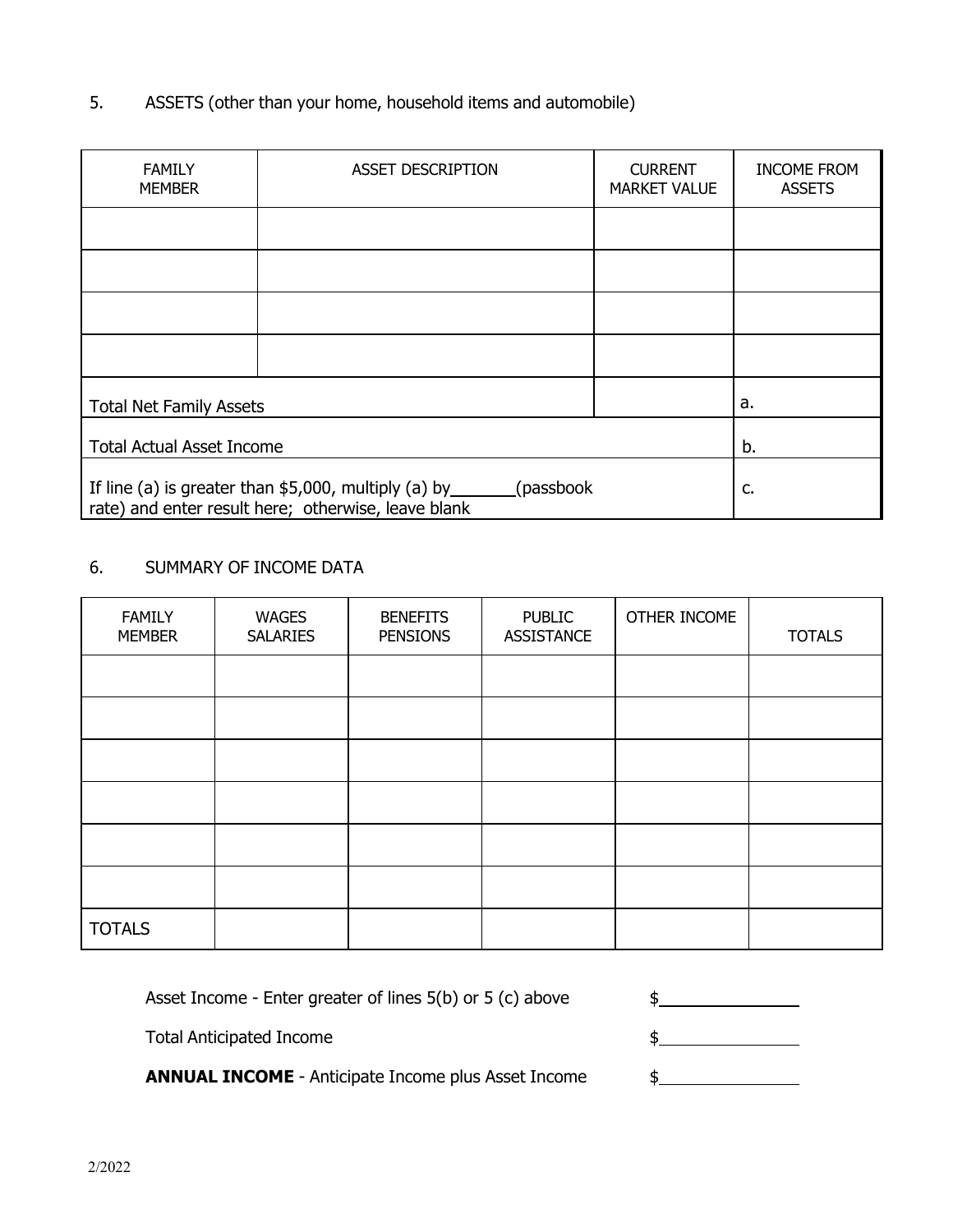## **C. INCOME LEVEL**



## **D. VERIFICATION**

| Income verified by |                             |  | using:                |  |
|--------------------|-----------------------------|--|-----------------------|--|
|                    | Check stub                  |  | Employer Verification |  |
|                    | <b>Benefit Verification</b> |  | Copy of Benefit Check |  |

## **E. CERTIFICATION**

To the best of my knowledge, I certify that the information in this application for state assistance through the THDA Emergency Repair Program is true and correct. I further certify that the address listed is my principal residence. I will comply with the THDA EMERGENCY REPAIR PROGRAM program rules and regulations if assistance is approved. I also certify that I am aware that providing false information on the application can subject the individual signing such application to criminal sanction up to and including a Class B Felony.

| Applicant | Date |
|-----------|------|
|           |      |
| Applicant | Date |
|           |      |

| Please submit the following with this application:                                                                      |  |  |  |  |
|-------------------------------------------------------------------------------------------------------------------------|--|--|--|--|
| 1. Proof of ownership in the form of a warranty deed, a 99-year leasehold, or a life estate                             |  |  |  |  |
| 2. Copy of paycheck stub, benefit verification or benefit check or employer verification documenting<br>current income. |  |  |  |  |

3. Copy of property tax receipts.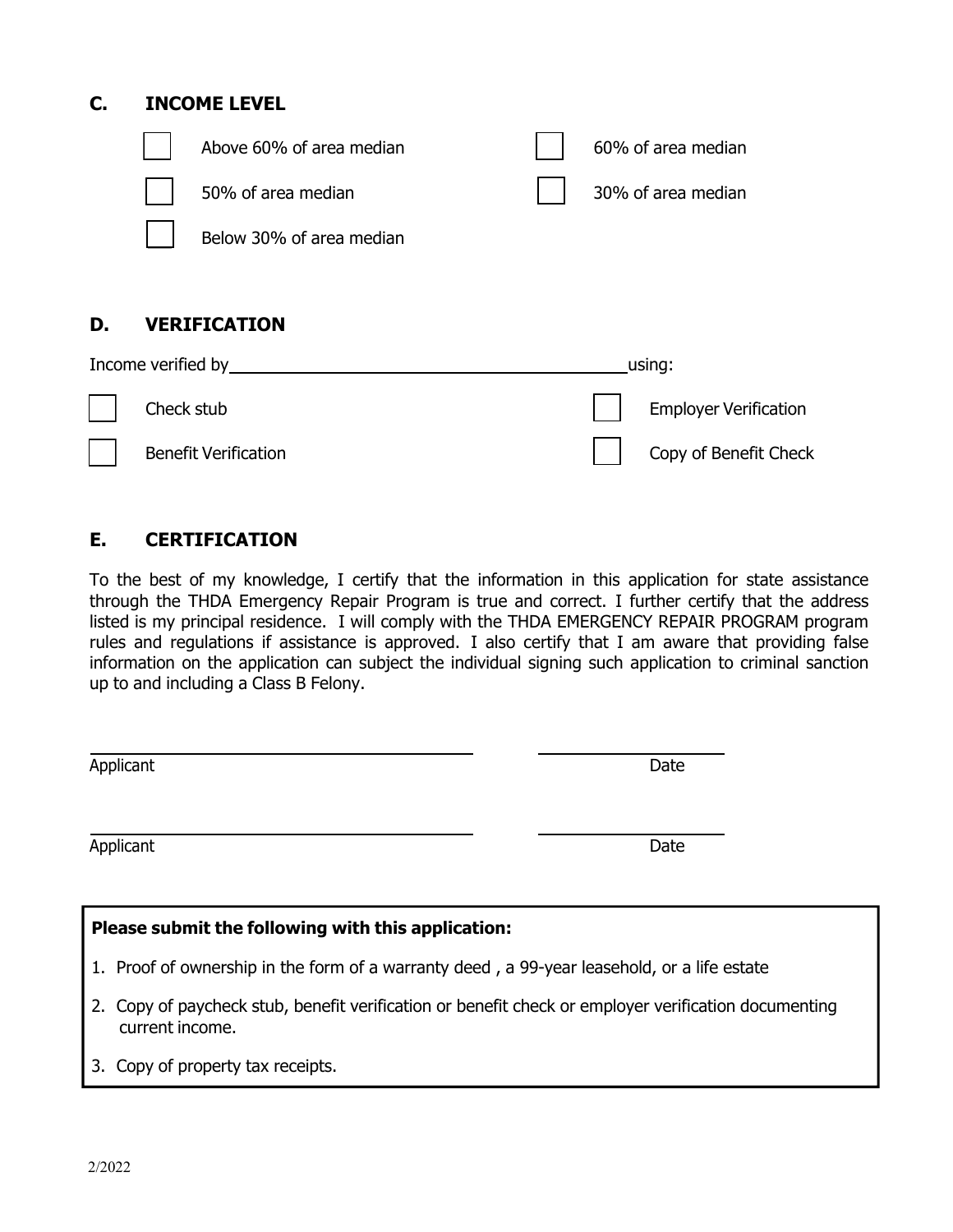### **THDA Emergency Repair Program**

### **Eligibility Release Form**

|            | <b>Development District</b> |
|------------|-----------------------------|
| Address:   |                             |
|            |                             |
| Telephone: |                             |
|            |                             |
| Date:      |                             |

**Purpose:** Your signature on this THDA Emergency Repair Program Eligibility Form, and the signatures of each member of your household who is 18 years of age or older, authorizes the above-named organization to obtain information from a third party relative to your eligibility and continued participation in the:

#### THDA Emergency Repair

**Privacy Act Notice Statement: Tennessee Housing** Development Agency (THDA) is requiring the collection of the information derived from this form to determine an applicant's eligibility for the Emergency Repair Program and the amount of assistance necessary using THDA funds. This information will be used to establish level of benefit on the THDA Emergency Repair Program; to protect the Government's financial interest; and to verify the accuracy of the information furnished. It may be released to appropriate Federal, State, and local agencies when relevant, to civil, criminal, or regulatory investigators, and to prosecutors. Failure to provide any information may result in a delay or rejection of your eligibility approval.

**Instructions**: Each adult member of the household must sign a THDA Emergency Repair Program Eligibility Release Form prior to the receipt of benefit and on an annual basis to establish continued eligibility. Additional signatures must be obtained from new adult members whenever they join the household or whenever members of the household become 18 years of age.

NOTE: THIS GENERAL CONSENT MAY NOT BE USED TO REQUEST A COPY OF A TAX RETURN. IF A COPY OF A TAX RETURN IS NEEDED, IRS FORM 4506, "REQUEST FOR COPY OF TAX FORM" MUST BE PREPARED AND SIGNED SEPARATELY.

**Information Covered:** Inquiries may be made about items initiated by applicant.

|                                                                                                                  | Verification<br>Reguired | Initials |
|------------------------------------------------------------------------------------------------------------------|--------------------------|----------|
| Income (all sources)                                                                                             |                          |          |
| Assets (all sources)                                                                                             |                          |          |
| Child Care Expense                                                                                               |                          |          |
| Handicap Assistance Expense (if<br>applicable)                                                                   |                          |          |
| Medical Expense (if applicable)                                                                                  |                          |          |
| <b>Federal Preferences</b>                                                                                       |                          |          |
| <b>Other Preferences</b>                                                                                         |                          |          |
| Other (list)                                                                                                     |                          |          |
| Denendent Deduction<br><b>LFull-Time Student</b><br>Handicap/Disabled Family<br><u>Mem</u> ber<br>Minor Children |                          |          |

**Authorization:** I authorize the above-named Tennessee Development District to obtain information about me and my household that is pertinent to eligibility for participation in the THDA Emergency Repair Program.

I acknowledge that:

- (1) A photocopy of this form is as valid as the original
- (2) I have the right to review the file and the information received using this form (with a person of my choosing to accompany me).
- (3) I have the right to copy information from this file and to request correction of information I believe inaccurate.
- (4) All adult household members will sign this form and cooperate with the owner in this process.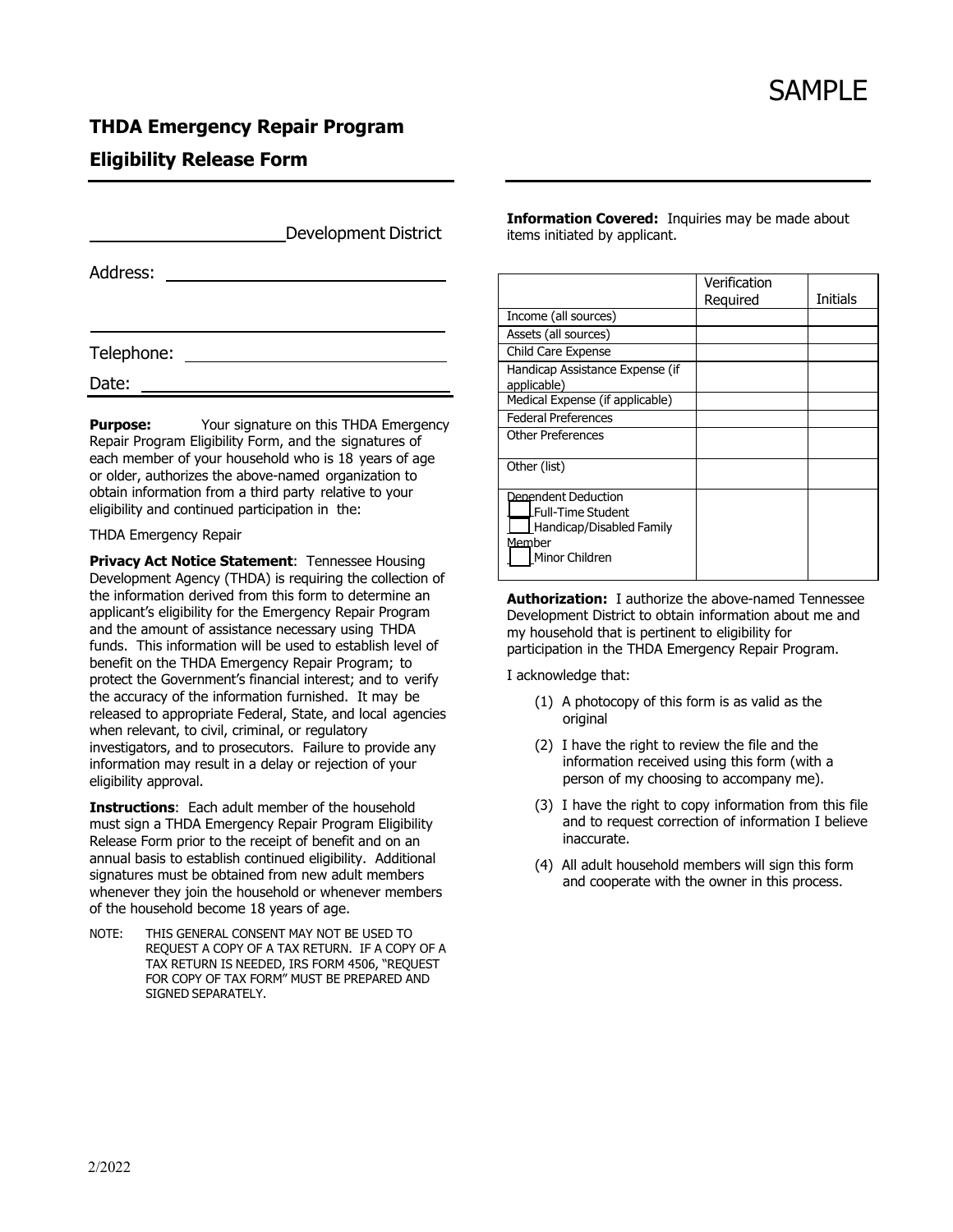Head of Household – Signature, Printed Name and Date Family Member HEAD

#### X

Other Adult Member of the Household – Signature, Printed Name and Date Family Member #3

X

Head of Household – Signature, Printed Name and Date **Canadian Content Advised Advised And Date Content Advised A**<br>Family Member H2 Content of Household – Signature, Printed Name and Date Content Advised Banaly Member #2 Family Member #2

X

Other Adult Member of the Household – Signature, Printed Name and Date Family Member #4

X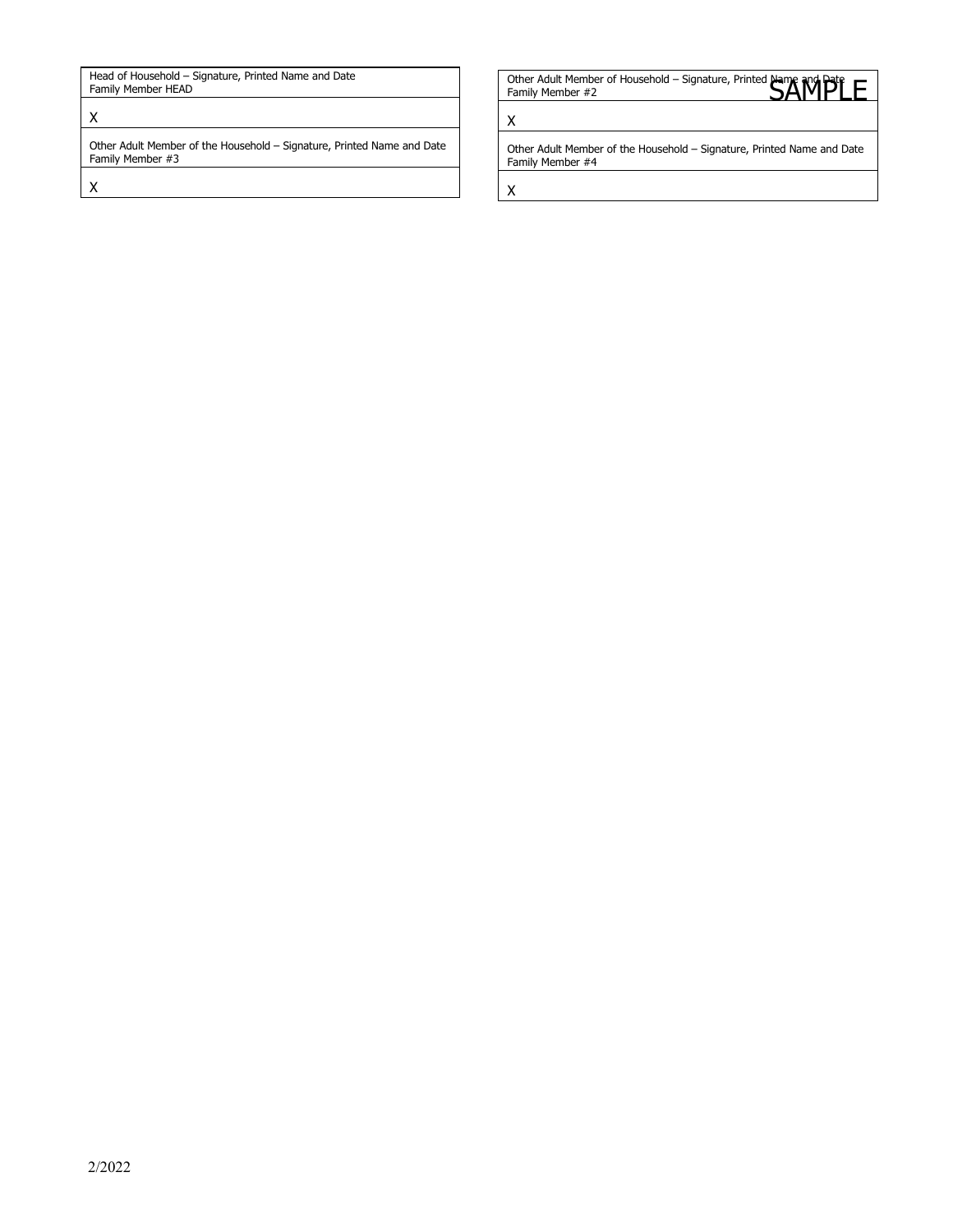SAMPLE

## **VERIFICATION OF ASSETS ON DEPOSIT**

| (Development District)                                                                                                                                                                                                                                                                                    | Checking<br>Account $#$                                   | Average<br>Monthly<br><b>Balance</b> for<br>Last 6 Months | Current<br><b>Interest Rate</b><br>$0\%$ |                                          |  |
|-----------------------------------------------------------------------------------------------------------------------------------------------------------------------------------------------------------------------------------------------------------------------------------------------------------|-----------------------------------------------------------|-----------------------------------------------------------|------------------------------------------|------------------------------------------|--|
| <b>AUTHORIZATION: Tennessee Housing</b><br>Development Agency Policies for the<br>Emergency Repair Program require us to<br>verify income from Assets of all members<br>of the household applying for                                                                                                     | Savings<br>Accounts #                                     | Current<br>Balance                                        | Current<br><b>Interest Rate</b><br>$0\%$ |                                          |  |
| participation in the THDA Emergency<br>Repair Program which we operate and to<br>re-examine this income periodically. We<br>ask your cooperation in supplying this<br>information. This information will be<br>used only to determine the eligibility<br>status and level of benefit of the<br>household. | Certificate of<br>Deposit Account<br>#                    | Amount                                                    | Withdrawal<br>Penalty                    | Current<br><b>Interest Rate</b><br>0%    |  |
|                                                                                                                                                                                                                                                                                                           | IRA, Keogh, Retirement Accounts                           |                                                           |                                          |                                          |  |
| Your prompt return of the requested<br>information will be appreciated. A self-<br>addressed return envelope is enclosed                                                                                                                                                                                  | Account #                                                 | Amount                                                    | Withdrawal<br>Penalty                    | Current<br><b>Interest Rate</b><br>$0\%$ |  |
|                                                                                                                                                                                                                                                                                                           | Money Market<br>Funds                                     | Amount<br>(Average 6<br>month Balance)                    | <b>Interest Rate</b><br>0%               |                                          |  |
| <b>Release:</b> I hereby authorize the release<br>of the requested information                                                                                                                                                                                                                            | Signature of<br>or<br>Authorized Representative<br>Title: |                                                           |                                          |                                          |  |
| (Signature of Applicant                                                                                                                                                                                                                                                                                   | Date:<br>Telephone                                        |                                                           |                                          |                                          |  |
| <b>WARNING:</b> Title 18, Section 1001 of the U.S. Code states that a person is guilty of a felony for knowingly and<br>willingly making false or fraudulent statements to any department of the United States Government.                                                                                |                                                           |                                                           |                                          |                                          |  |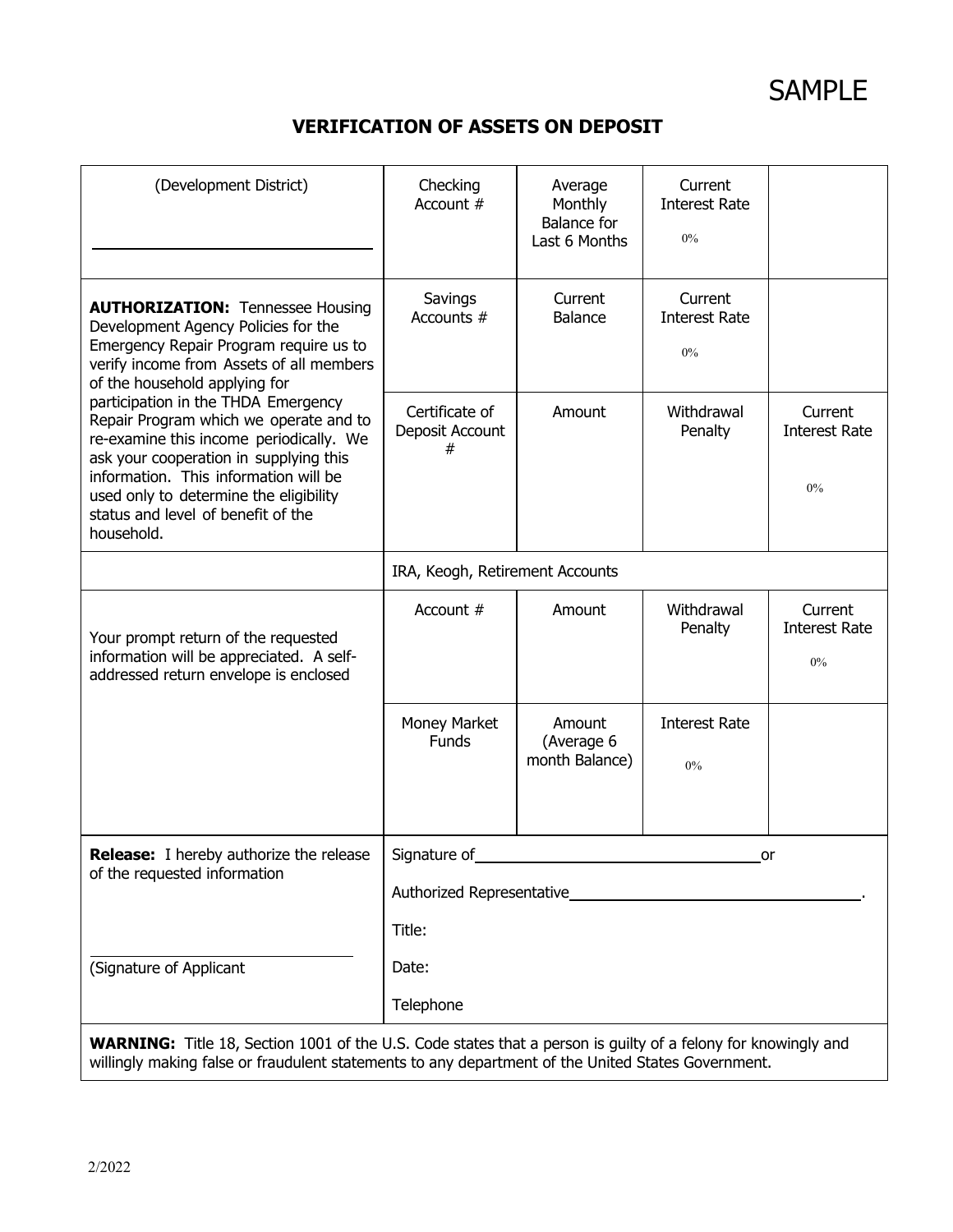| (Development District)                                                                                                                      |                                                                                                                      |  |  |  |
|---------------------------------------------------------------------------------------------------------------------------------------------|----------------------------------------------------------------------------------------------------------------------|--|--|--|
|                                                                                                                                             | Salary: ______________ Effective date of last increase: ______                                                       |  |  |  |
|                                                                                                                                             | Base pay rate:                                                                                                       |  |  |  |
|                                                                                                                                             | \$ /hour or \$ /week or \$<br>/month                                                                                 |  |  |  |
|                                                                                                                                             | Average hours/week at base pay rate: ________________Hours                                                           |  |  |  |
|                                                                                                                                             | No. Weeks______or No. Weeks____________worked per year                                                               |  |  |  |
|                                                                                                                                             | Overtime pay rate: \$_____________/hour                                                                              |  |  |  |
|                                                                                                                                             | Expected average number of hours overtime worked per                                                                 |  |  |  |
|                                                                                                                                             | Any other compensation not included above (specify for<br>commissions, bonuses, tips, etc.):                         |  |  |  |
|                                                                                                                                             |                                                                                                                      |  |  |  |
| <b>AUTHORIZATION: Tennessee Housing</b><br>Development Agency Policies for the Emergency                                                    | Is pay received for vacation? _______ No. of days/year_________                                                      |  |  |  |
| Repair Program require us to                                                                                                                | Total base pay earnings for past 12 mos. \$                                                                          |  |  |  |
| verify income from Assets of all members of the<br>household applying for participation in the                                              | Total overtime earnings for past 12 mos. \$                                                                          |  |  |  |
| Emergency Repair Program which we operate                                                                                                   | Probability and expected date of any pay increase:                                                                   |  |  |  |
| and to re-examine this income periodically. We<br>ask your cooperation in supplying this<br>information. This information will be used only | Does employee have access<br>Yes<br>$\mathsf{No}$<br>to a retirement account?                                        |  |  |  |
| to determine the eligibility status and level of<br>benefit of the household.                                                               | If Yes, what amount can they get access to $$$                                                                       |  |  |  |
|                                                                                                                                             |                                                                                                                      |  |  |  |
| <b>Release:</b> I hereby authorize the release of the<br>requested information                                                              |                                                                                                                      |  |  |  |
|                                                                                                                                             | Authorized                                                                                                           |  |  |  |
|                                                                                                                                             | Representative                                                                                                       |  |  |  |
| (Signature of Applicant                                                                                                                     | Title:                                                                                                               |  |  |  |
|                                                                                                                                             | Date:                                                                                                                |  |  |  |
|                                                                                                                                             | Telephone                                                                                                            |  |  |  |
|                                                                                                                                             | <b>WARNING:</b> Title 18, Section 1001 of the U.S. Code states that a person is guilty of a felony for knowingly and |  |  |  |

willingly making false or fraudulent statements to any department of the United States Government.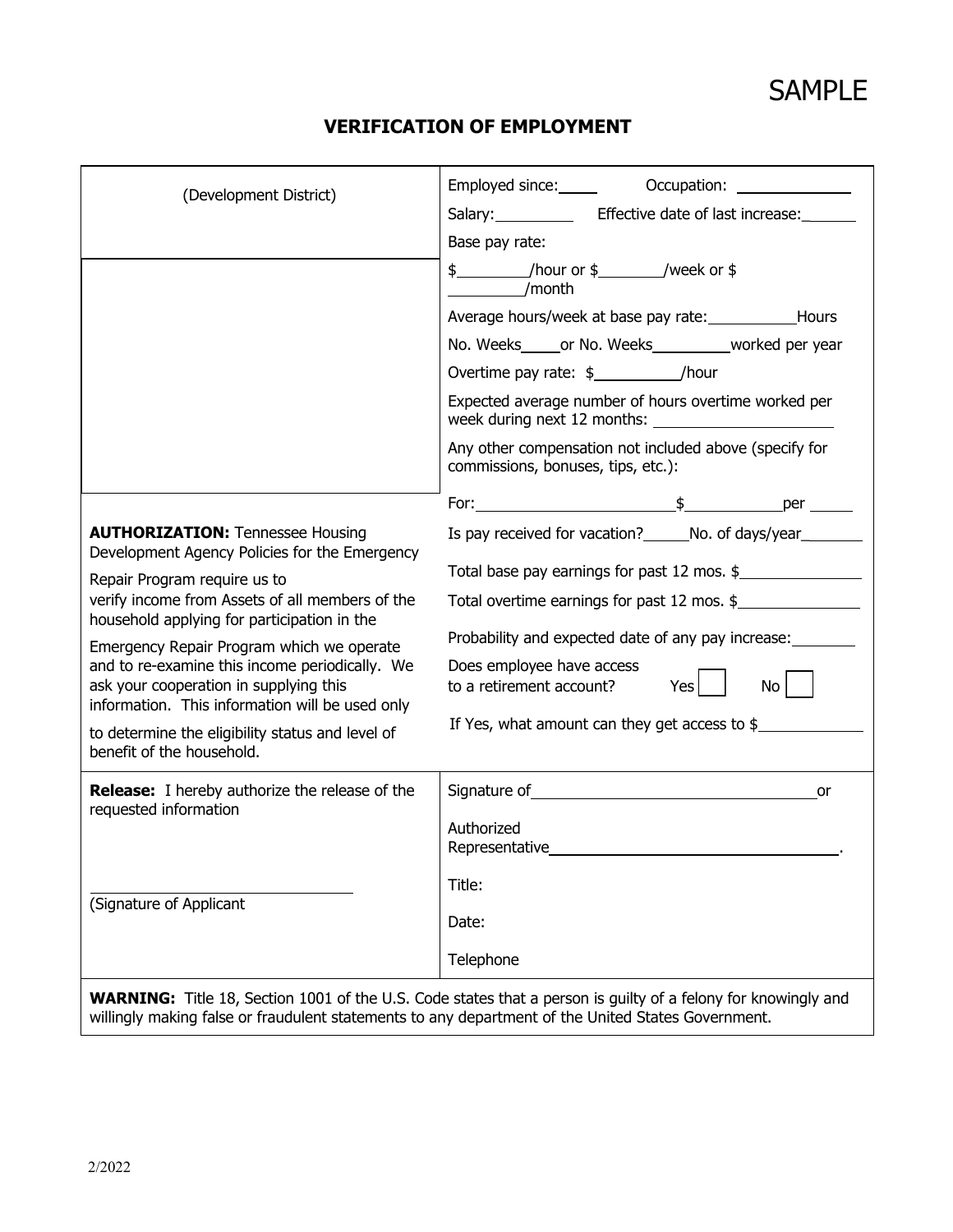# **EMERGENCY REPAIR PROGRAM**

## **INELIGIBLE FOR ASSISTANCE**

DATE:

Dear

(Applicant)

We regret to inform you that your application for emergency repair assistance has been turned down for the reasons checked below:



Over Income Limits

Property ownership not properly recorded



Explanation:

If you have any questions on this matter, please contact our office at \_\_\_\_\_\_\_\_\_\_\_\_\_\_\_\_\_\_\_\_\_.

Sincerely,

Program Administrator